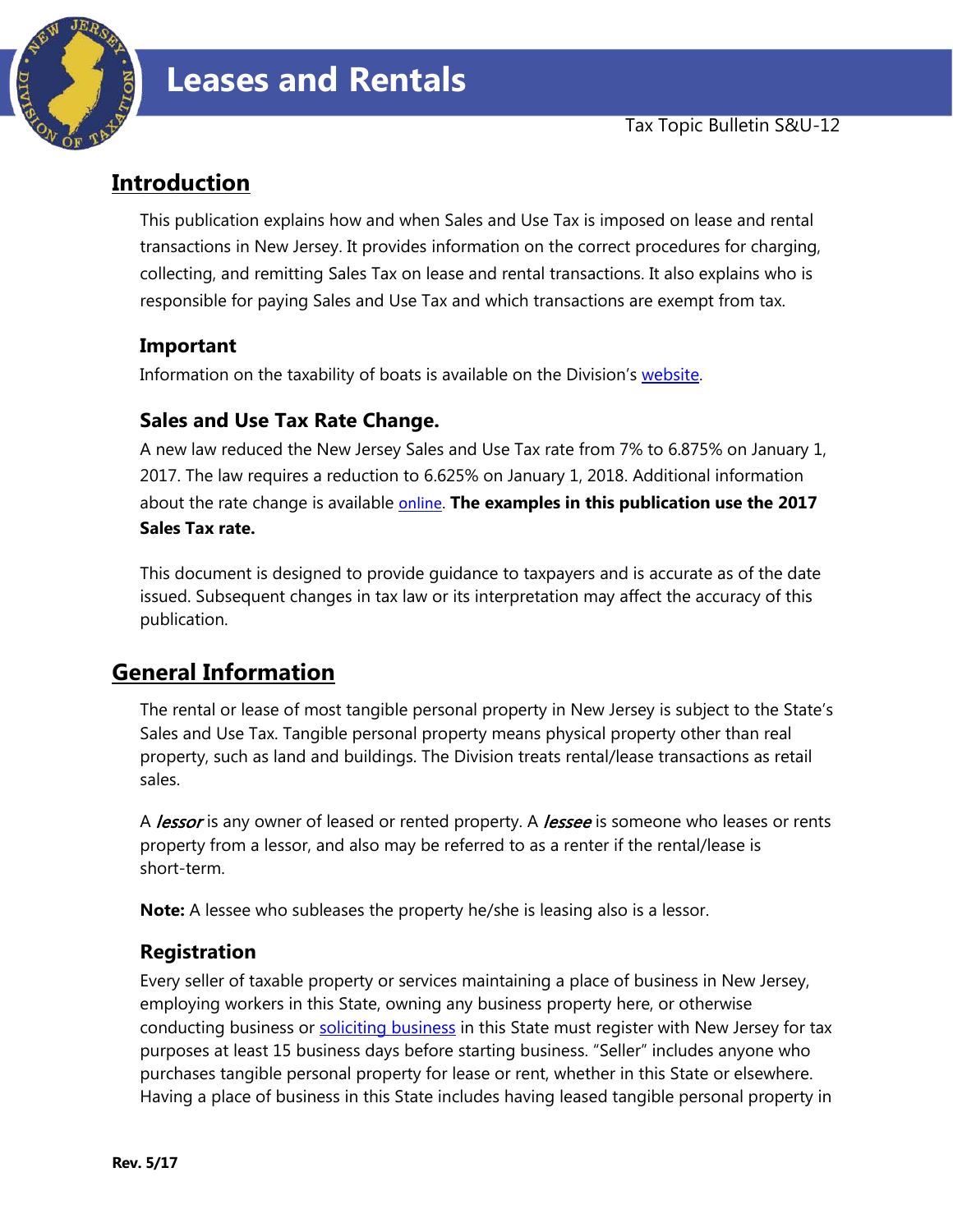New Jersey. Accordingly, out-of-state businesses that own leased property located in New Jersey must register and remit tax.

For more information on soliciting business in New Jersey, see Notice – Sales and Use Tax [Requirement for Out-of-State Sellers to Collect Sales Tax if Soliciting Business in New Jersey.](http://www.state.nj.us/treasury/taxation/sales_use_tax.shtml)

To register, sellers can file Form NJ-REG [online](http://www.state.nj.us/treasury/revenue/njbgs/bgsclientreg.shtml) through the Division of Revenue and Enterprise Services' NJ Business Gateway Services website. A Public Records Filing also may be required depending on the type of business ownership. More information on Public Records Filing is available in the *New Jersey Complete Business Registration Package* [\(NJ REG\)](http://www.state.nj.us/treasury/revenue/revprnt.shtml) or by calling 609-292-9292.

#### **Short-Term Rentals/Leases Duration of Six Months or Less**

The lessee/renter is considered the end user of the rented property and is responsible for paying Sales Tax on the amount of each rental payment. The lessor is required to collect the tax from the renter and remit it to the State.

## Example

Ann rents a forklift for one week. The rental company must collect 6.875% Sales Tax from Ann on the rental charge and remit it to the State by the date the next Sales and Use Tax return is due.

## **Long-Term Rentals/Leases Duration of More Than Six Months**

Sales and Use Tax rules for long-term rentals/ leases are different than rules for short-term rentals/leases. The law requires the accelerated collection of Sales Tax for agreements with a term of more than six months. The *lessee* is considered the end user of leased property and the one responsible for paying Sales Tax. The lessor is required to collect Sales Tax from the lessee and remit it to the State. The lessor must choose one of the following methods to calculate the Sales Tax due:

- 1. The Original Purchase Price Method; or
- 2. The Total Lease Payments Method.

The lessor and lessee may negotiate the method to be used. Regardless of the method selected, the full tax is due upfront.

## **Option 1 — Original Purchase Price Method**

Using this method, the lessor collects and remits tax only once on the property. The tax is calculated on:

- The amount the lessor paid for the property being leased; *plus*
- Any separately stated charges for transportation to the lessor's place of business; *plus*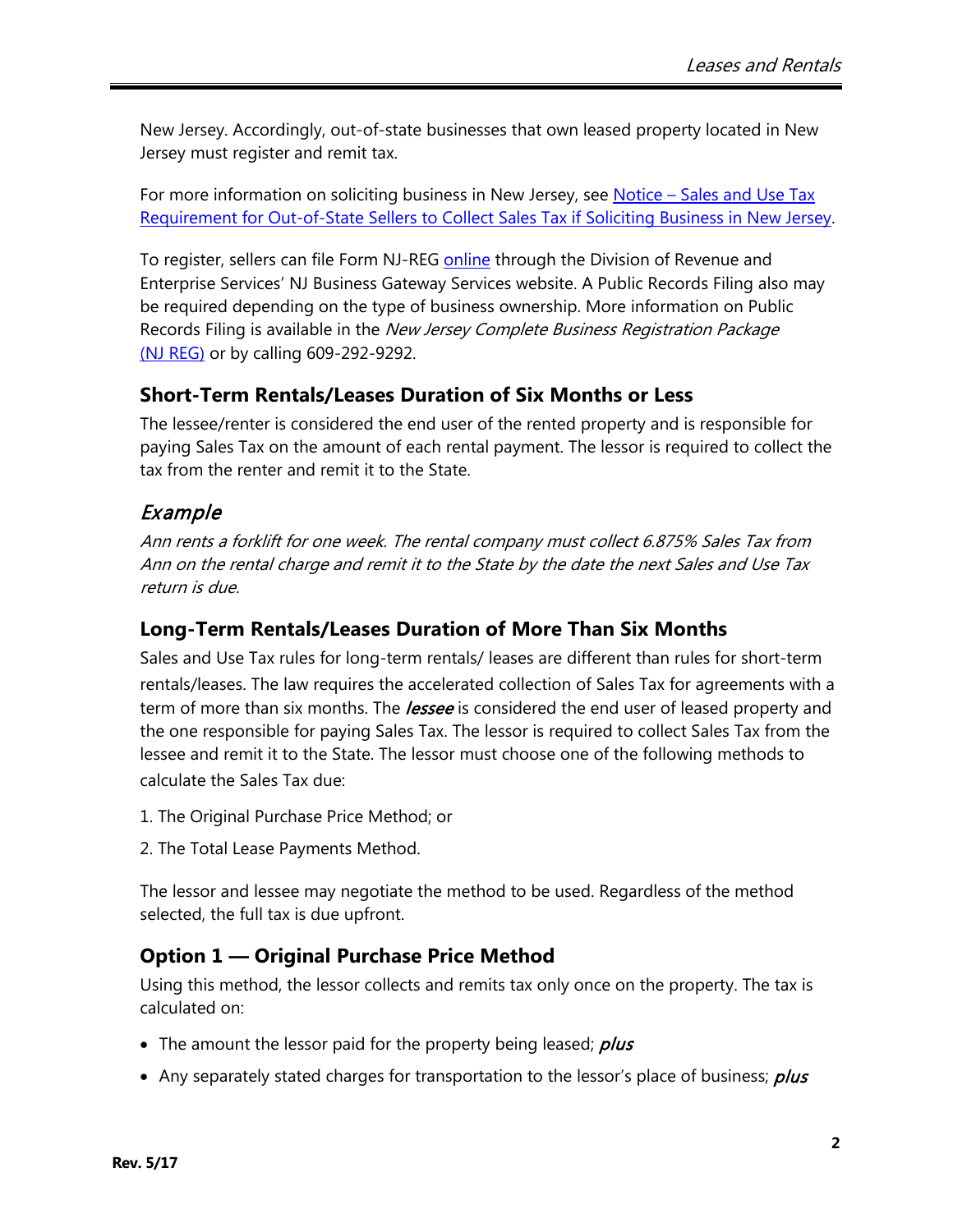- The cost of any accessories or options installed or any services performed by the lessor (or others on the lessor's behalf) on or in connection with the leased property; less
- The value of the lessee's trade-in, if any (see [Lessee's Trade-In Credit](#page-3-0) on page 4 for more information).

When calculating the purchase price, the lessor *cannot* deduct the value of any trade-in the lessor received when acquiring the property being leased.

A lessor who also is the manufacturer of the leased property cannot use the Original Purchase Price Method to calculate the tax due from the lessee. The manufacturer didn't purchase the leased property; so there cannot be a purchase price. The manufacturer only purchased the components or parts used to manufacture the property. Thus, the manufacturer can only use the Total Lease Payments Method to calculate the tax due on a lease.

## **Option 2 — Total Lease Payments Method**

Using this method, the lessor must collect and remit tax every time the property is leased. The tax is calculated on:

- The lease amount (including depreciation, interest, or finance charges, often referred to as the "money factor"); *plus*
- "Acquisition fees," capital cost reduction payments, and all other fees and charges paid to the lessor that represent the lessor's charge for the lease; plus
- Any manufacturer's rebate or reimbursed coupon applied toward the cost of the lease; plus
- Any charge for "doc fees" (documentary fees imposed by the dealership); less
- The value of the lessee's trade-in, if any (see [Lessee's Trade-In Credit](#page-3-0) on page 4 for more information); *less*
- Any "negative equity" (when the market value of a trade-in vehicle is less than what is owned by a lessee) that is rolled into the lease; less
- Any prior lease payment balance that is rolled into the lease; less
- Sales Taxes that are rolled into the lease; less
- Fees imposed by the New Jersey Motor Vehicle Commission.

#### **Example**

A lessor pays \$16,500 for a new vehicle after an \$800 trade-in credit on an older vehicle. The dealer charges \$975 in transportation costs. The manufacturer's suggested retail price (sticker price) of the new vehicle is \$19,100. The lessor enters into a 60-month lease with a lessee who requests that the lessor install \$1,800 worth of additional options in the vehicle.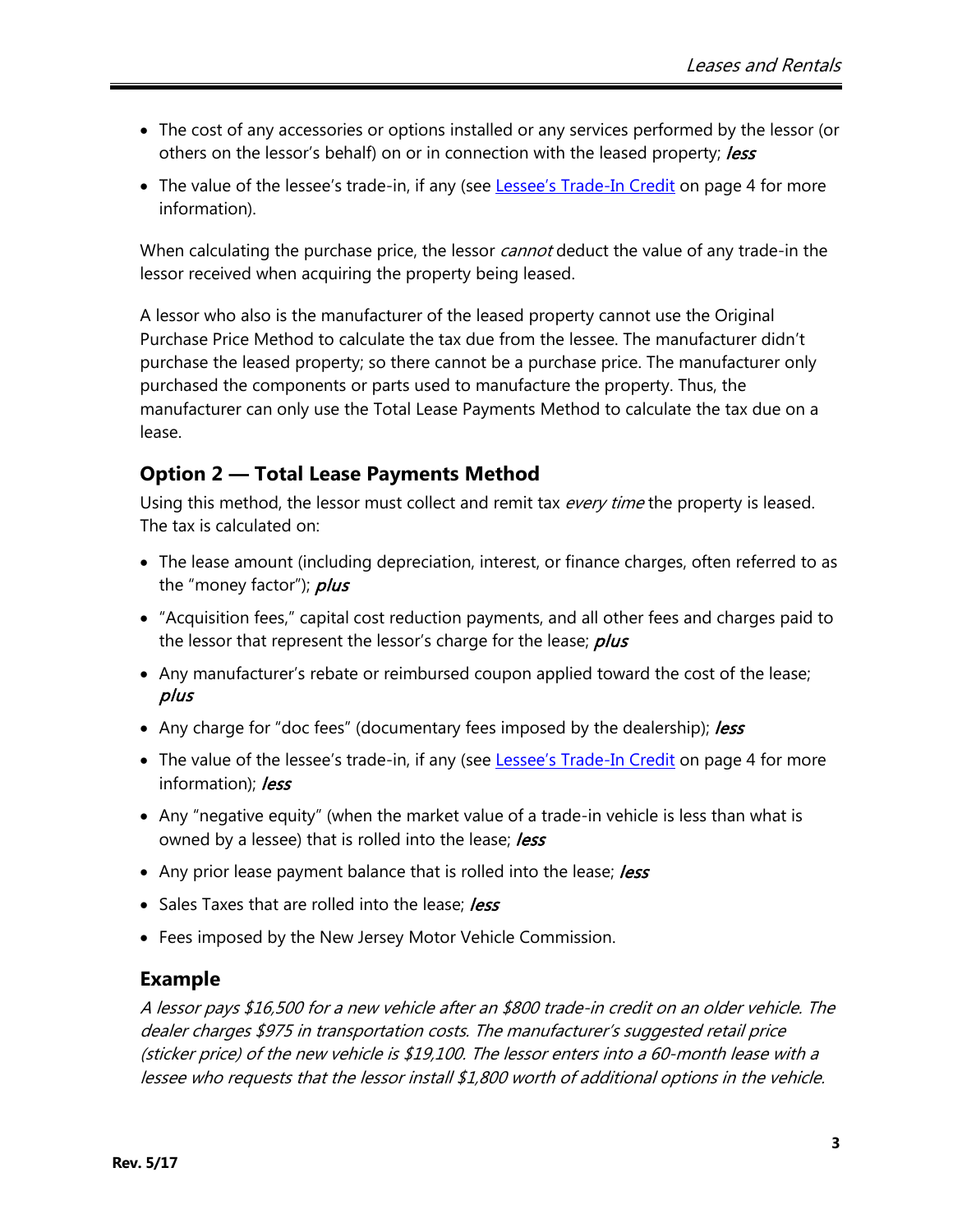The lessee makes a \$2,500 cash down payment, and the lessor pays off the \$3,210 balance of the lessee's existing lease. Fees amount to \$1,000, and the lease amount is \$20,340.

The lessor may choose either of the following methods to determine the amount of tax due:

| Option 1 - Original Purchase Price Method |  |
|-------------------------------------------|--|
| \$16,500.00                               |  |
| 800.00                                    |  |
| 17,300.00                                 |  |
| 975.00                                    |  |
| 18,275.00                                 |  |
| $+1,800.00$                               |  |
| 20,075.00                                 |  |
| .06875<br>×                               |  |
| \$1,380.16                                |  |
|                                           |  |

If tax is paid on the purchase price of leased property, it is not due on any subsequent lease of that particular item, no matter how many times the property is subsequently leased.

#### Option 2 - Total Lease Payments Method

| Lease amount            | \$20,340.00 |
|-------------------------|-------------|
| Fees                    | $+1,000.00$ |
|                         | 21,340.00   |
| Cash down payment       | $+2,500.00$ |
|                         | 23,840.00   |
| Trade deficit           | $-3,210.00$ |
| Tax base                | 20,630.00   |
| New Jersey tax @ 6.875% | .06875<br>× |
| Lessee's tax due        | \$1,418.31  |

If tax is paid on the total of the lease payments, each time a lease ends and a new lease begins the lessor must choose whether to collect tax on the purchase price (not the fair market value at the time) or on the total of the new lease payments.

<span id="page-3-0"></span>**Lessee's Trade-In Credit.** If the lessor accepts trade-in property of the same kind as partial payment for a lease, the value of the property can be used to reduce the tax base only if the purchase and trade-in occur at the same time. The tax base *can't* be reduced if the lessee trades in leased or rented property for the credit, or if the lessor won't hold the property for sale, lease, or rental. If the lease involves motor vehicles, the trade-in credit is only available if the lessor is a dealer of motor vehicles registered with both the New Jersey Motor Vehicle Commission and the New Jersey Division of Taxation. The dealer must obtain the certificate of title for the trade-in vehicle and retain a copy of it as part of the lease transaction.

The trade-in credit can be used when calculating the Sales Tax due from the lessee using either the Original Purchase Price Method or the Total Lease Payments Method. Dealers are required by law to separately state Sales Tax on all invoices provided to the customer, including the invoice that outlines a transaction price negotiated with the customer and the final invoice provided to the customer when he/she takes delivery of the vehicle.

#### **Remitting Sales and Use Tax**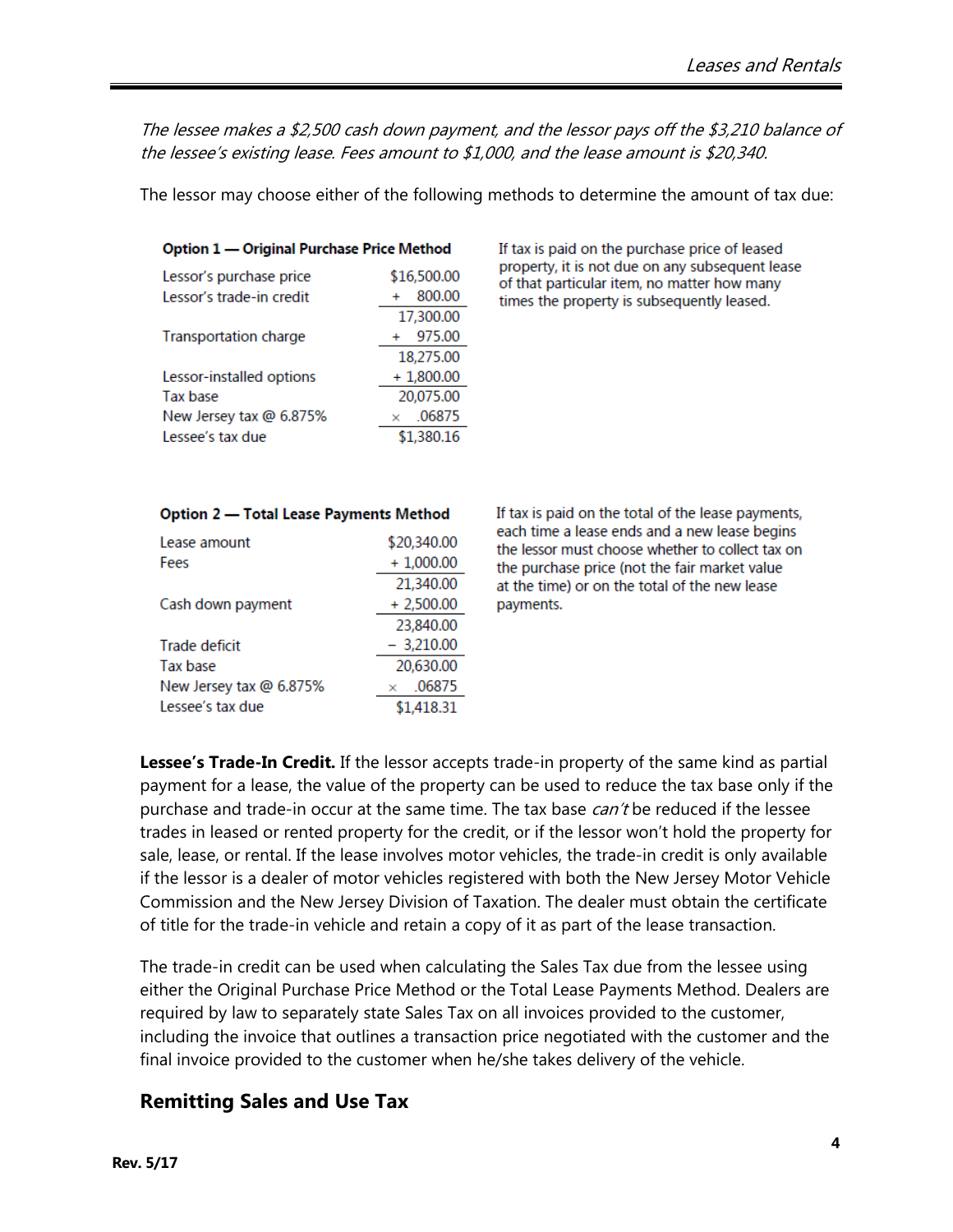The lessor must remit the full amount of tax due to the State by the due date of the next quarterly Sales and Use Tax return or monthly remittance. Tax Topic Bulletin [S&U](http://www.state.nj.us/treasury/taxation/pdf/pubs/sales/su7.pdf)-7, Filing Sales and Use Tax Returns, provides information on how and when to remit Sales and Use Tax.

## **Assigned Leases**

A lease assignment occurs when the lessor (assignor) assigns the rights and title to the leased property to a new lessor (assignee).

A lease assignment doesn't affect Sales Tax because it results in a new lessor, not a new lease.

When the original lessor assigns the rights to a lease to a new lessor, additional tax is not due from the lessee because the lessee was already charged Sales Tax.

## **Assumption of Leases**

A lease assumption allows one person (new lessee) to assume an existing lease from another person.

As long as the terms and conditions of the lease remain intact, (e.g., same lease payment, same interest rate, same term) *and* the new lessee isn't required to sign a lease contract, the lease assumption is not treated as a new lease.

However, if a lessor requires that the new lessee enter into a lease agreement for the remainder of the term, the agreement creates a new lease and tax is due from the new lessee.

## **Purchasing Property Intended for Rent/Lease**

Lessors do not pay Sales Tax when purchasing property they intend to rent or lease, as long as they issue a fully completed New Jersey Resale Certificate  $(Form ST-3)$  or the Streamlined Sales and Use Tax Agreement Certificate of Exemption [\(Form ST-SST\)](http://www.state.nj.us/treasury/taxation/pdf/other_forms/sales/st_sst.pdf) to their registered supplier.

## **Open-Ended Rentals**

If it is the lessor's normal business practice, and the intent of the parties, to enter into an open-ended agreement without a defined duration, the Division will treat the transaction as a short term agreement. For instance, if a lessor leases property to many lessees over the life of the property, it may indicate that the lessor's normal business practice is to rent monthto-month rather than lease the property, even though a particular customer may use the property for several months before returning it. Likewise, property use agreements that have a stated term of less than six months but that can be extended by the renter, are treated as short-term rentals/ leases. The renter must pay Sales Tax on the rental payments; no accelerated collection is required.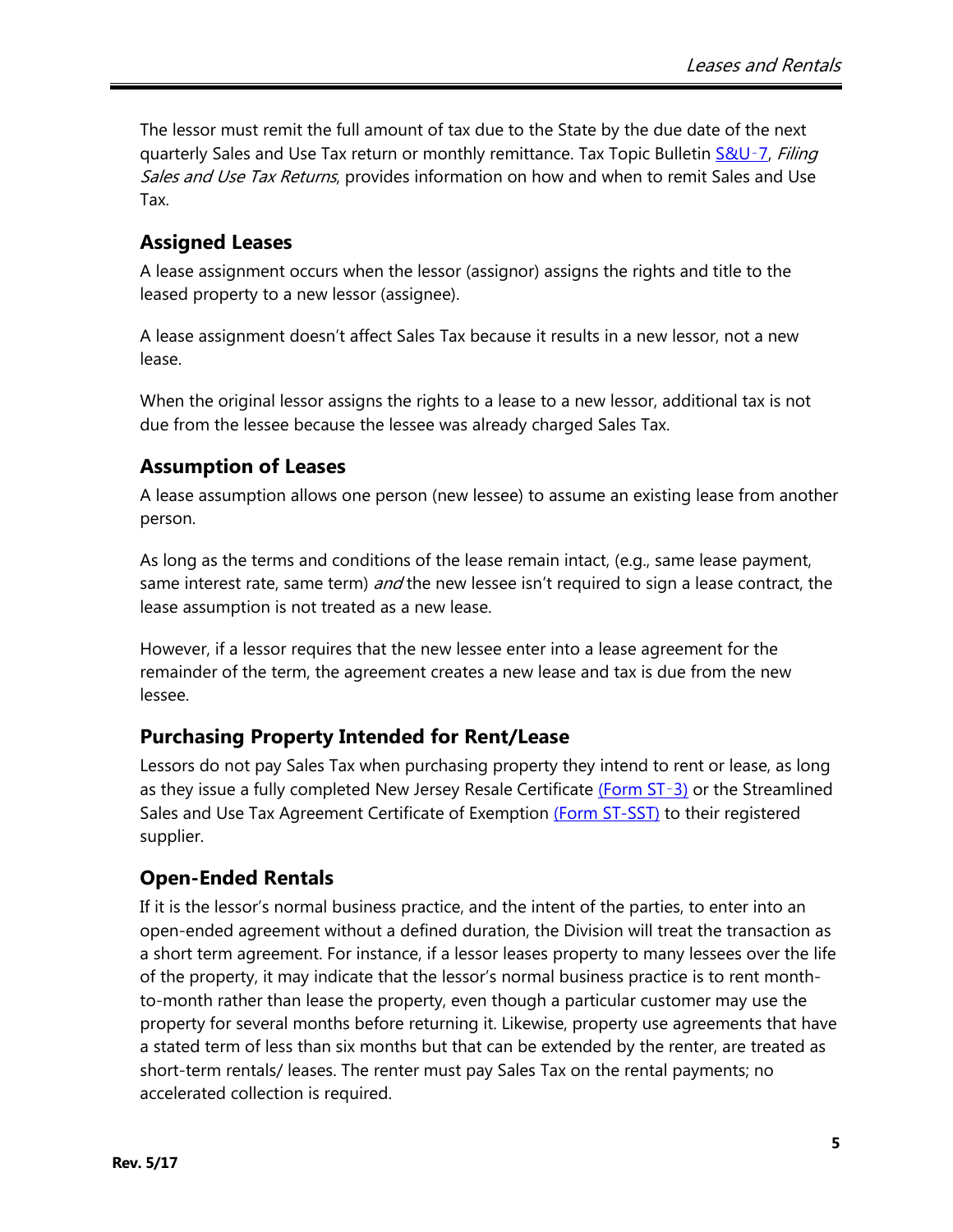### **Conditional and Installment Sales**

Certain property use agreements, even if in the form of a lease, may be treated as conditional or installment sales contracts. An agreement that requires the transfer of title after the purchaser/ lessee makes all required payments and pays an option price that does not exceed the greater of \$100 or 1 percent of the total required payments is considered to be a sale rather than a lease. Thus, the purchaser/lessee is not required to pay Sales Tax until the transfer of possession or control of the property occurs. The seller must *collect* Sales Tax from the purchaser/lessee on the contract price and remit the full amount to the State by the due date of the seller's next quarterly Sales and Use Tax return or monthly remittance.

## **Exempt Transactions**

Generally, transactions that qualify for an exemption as a sale will qualify for an exemption as a rental or lease.

For every exempt transaction, the lessee must fully complete the appropriate exemption certificate and provide it to the lessor. When a valid exemption certificate is issued, no New Jersey Sales or Use Tax is due.

If the leased property I subsequently leased for or converted to a nonexempt use or is leased to a nonexempt lessee, Sales Tax is due.

#### **Property Exempt Due to Its Use**

Certain property is exempt from tax when rented/leased for a particular purpose. For example, certain machinery and equipment are exempt if used directly and primarily to produce tangible personal property. Buses for public transportation are exempt, as are commercial trucks, truck tractors, tractors, semitrailers, and vehicles used in combination therewith that have a gross vehicle weight rating in excess of 26,000 pounds or are operated actively and exclusively in interstate commerce. When renting or leasing such property, the lessee must issue a fully completed Exempt Use Certificate [\(Form ST](http://www.state.nj.us/treasury/taxation/pdf/other_forms/sales/st4.pdf)‑4) or the Streamlined Sales and Use Tax Agreement Certificate of Exemption [\(Form ST-SST\)](http://www.state.nj.us/treasury/taxation/pdf/other_forms/sales/st_sst.pdf) to the lessor.

See Tax Topic Bulletin [S&U](http://www.state.nj.us/treasury/taxation/pdf/pubs/sales/su4.pdf)-4, New Jersey Sales Tax Guide, for more information about which products and services are subject to tax. See Tax Topic Bulletin [S&U](http://www.state.nj.us/treasury/taxation/pdf/pubs/sales/su6.pdf)-6, Sales Tax Exemption Administration, for information about exemption certificates.

#### **Exempt Organizations**

Some organizations such as churches, hospitals, veterans' organizations, and fire companies are not required to pay Sales Tax when they rent or lease property for the exclusive use of the organization. The Division of Taxation issues an Exempt Organization Certificate (Form  $ST-5$  $ST-5$ ) only to those organizations that qualify for exempt status with the State of New Jersey.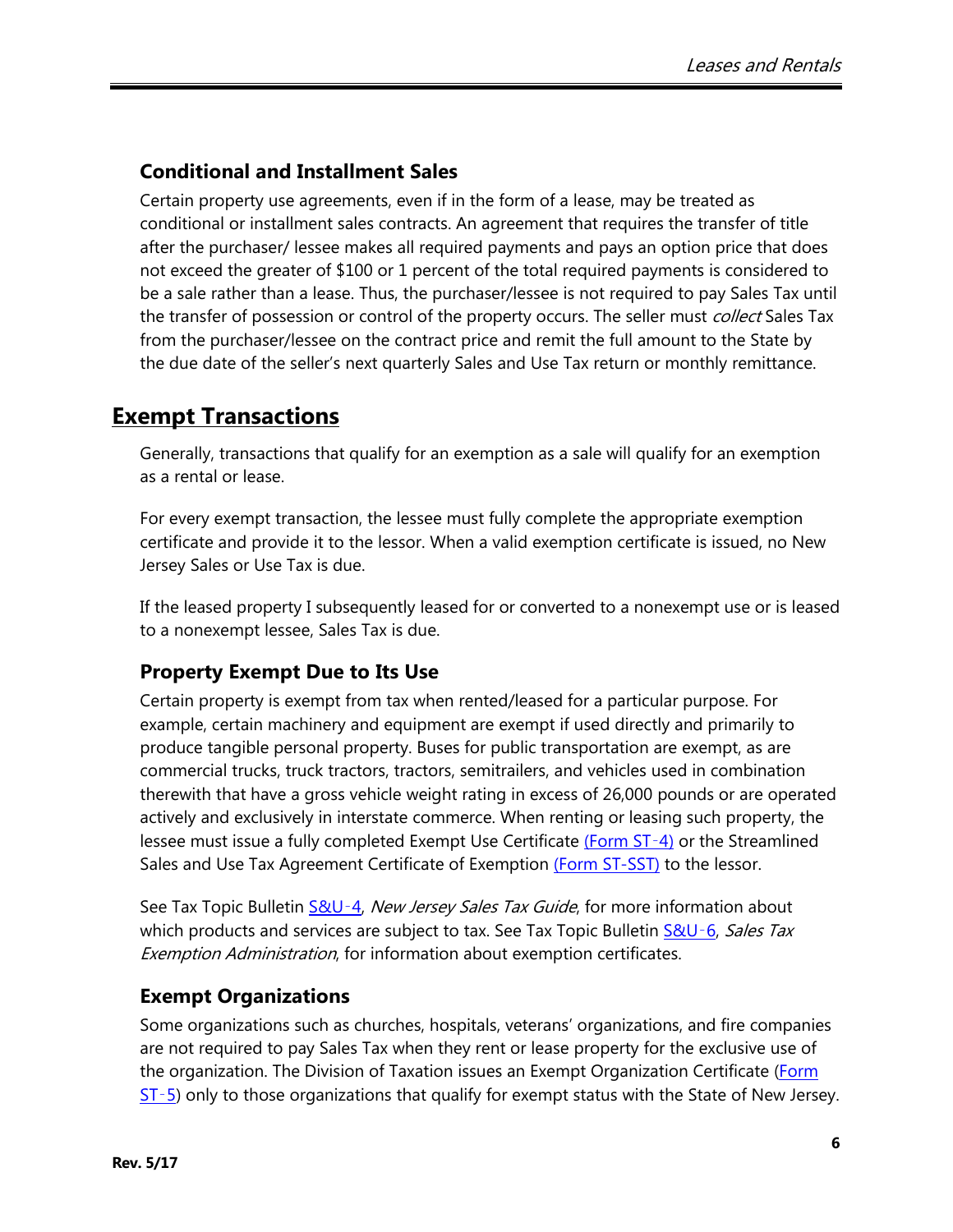A lessor who rents or leases to such an organization must obtain a photocopy of the organization's ST‑5 certificate as evidence of the exempt nature of the transaction.

Agencies of the federal government and the United Nations, as well as the State of New Jersey and its political subdivisions, also are exempt from paying Sales Tax. However, these organizations do not use ST‑5 certificates. Instead, they must provide the lessor with a copy of a valid purchase order or contract, signed by an authorized official. When the amount of the transaction is \$150 or less, the lessor may accept a fully completed Exempt Use Certificate (Form ST‑4) from these organizations in place of a purchase order or contract.

Federal employees are exempt from Sales Tax on leases and rentals when payment is made by federal check or voucher. Such transactions also are exempt when payment is made with a GSA SmartPay 2 credit card with 0, 6, 7, 8, or 9 as the 6th digit since they are billed directly to and paid by the federal government. Travel and integrated cards having a 1, 2, 3, or 4 as the 6<sup>th</sup> digit are *not* acceptable. Credit card transactions billed to and paid by a federal employee who is later reimbursed by the federal government are subject to Sales Tax.

Certain lease and rental transactions by foreign diplomatic and consular personnel residing in the United States also are exempt from Sales Tax. There are two types of Sales Tax exemption cards issued by the U.S. Department of State, Office of Foreign Missions, that are acceptable as proof of the exemption. Personal Sales Tax exemption cards are issued for the sole benefit of the individual identified on the card. Mission tax exemption cards are issued to embassies, consulates, and international organizations for official purchases only and for the sole benefit of the mission identified on the card.

For more information, see Tax Topic Bulletin [MISC-3](http://www.state.nj.us/treasury/taxation/pdf/pubs/misc3.pdf), Tax Treatment of Nonprofit Organizations and Government Entities, and Technical Bulletin TB-[53,](http://www.state.nj.us/treasury/taxation/pdf/pubs/tb/tb53.pdf) Diplomat/Consular Sales Tax Exemptions. Also visit the U.S. Department of State, Office of Foreign Missions' [website.](https://www.state.gov/ofm/)

#### **Urban Enterprise Zones**

A qualified business located within a designated Urban Enterprise Zone is exempt from paying Sales Tax on many items it rents or leases for its own use. When renting or leasing to one of these businesses, the lessor must obtain a fully completed Urban Enterprise Zone Exempt Purchase Certificate (Form UZ‑5) from the lessee.

**Note:** The Urban Enterprise Zone exemption is not valid for transactions that involve motor vehicles, telecommunications services, room rentals, or admissions.

#### **Out-of-State Lessees**

When a New Jersey lessor leases property to an out-of-state lessee who takes delivery of the property outside New Jersey, no tax is due. The lessor is only responsible for collecting New Jersey Sales Tax if the lessee brings the property into New Jersey for use in this State.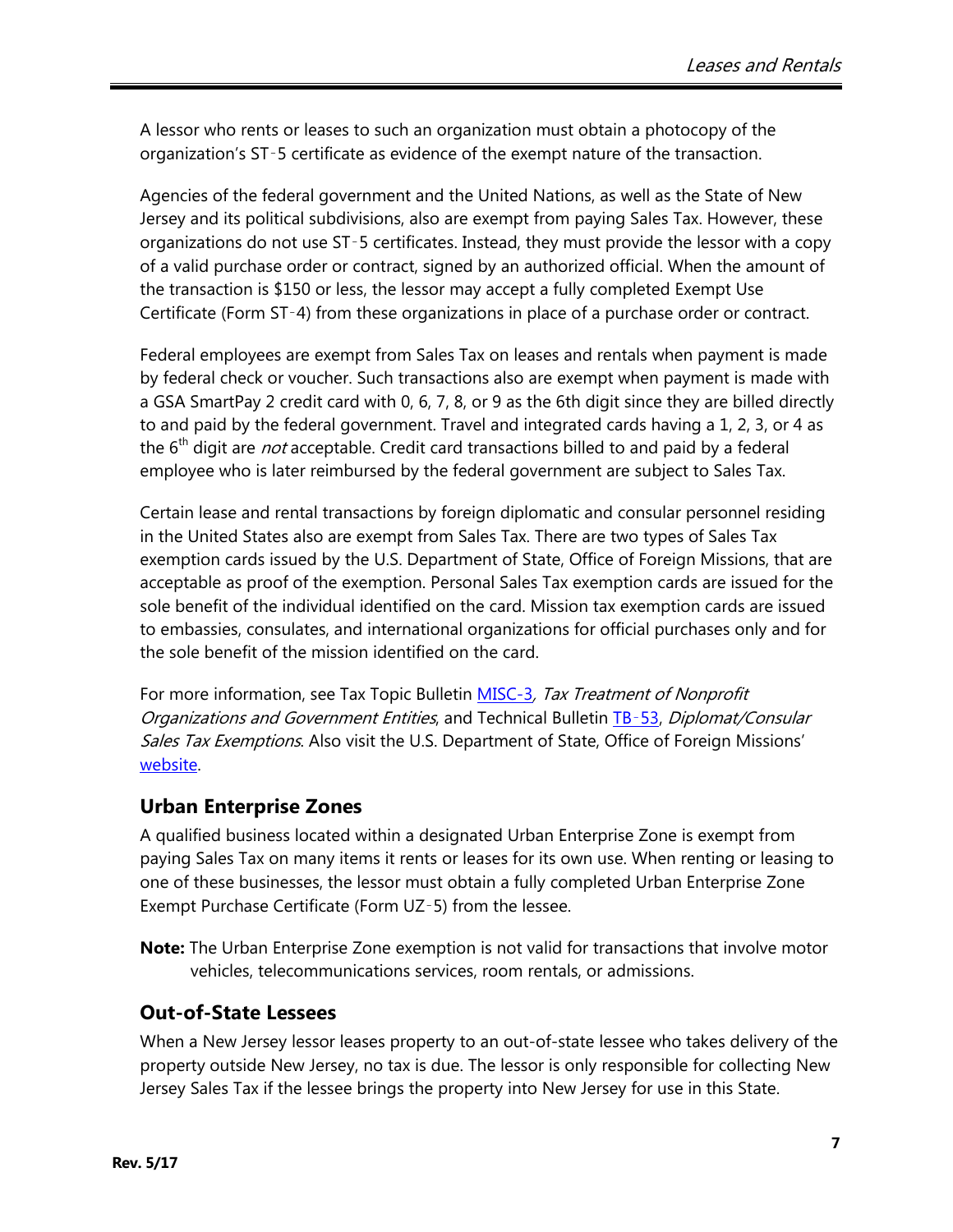#### **Property Leased Out of State Brought Into New Jersey for Use in This State**

If a lessee brings property leased outside New Jersey into New Jersey for use in this State, the lessee must pay Sales Tax. However, the lessee may take credit for taxes paid to the other state if the lessee can document that they were paid. The credit for the taxes paid to the other state is available  $\omega n/\nu$  if the other state taxes leases in the same manner as New Jersey, i.e., taxes the lessee.

For example: An out-of-state lessee brings an automobile into New Jersey in mid-lease. The lessor elects to charge Sales Tax using the Total Lease Payments Method and determines the tax to be \$400 on a 48-month lease. If there are 12 months remaining on the lease, the lessee must pay New Jersey Sales Tax of \$100 (12/48 times \$400). The lessor must collect tax from the lessee on each monthly payment and remit the tax to the State.

## **Property Leased in New Jersey Transferred Out of State**

If a lessee transfers property leased in New Jersey out of State, and the lessee paid New Jersey all the Sales Tax at the beginning of the lease, the lessee is eligible for a refund of tax for the period of time that the property is not located in the State.

# **For More Information**

#### **Online**

- Division of Taxation [website;](http://www.njtaxation.org/)
- [Email](https://www.state.nj.us/treas/taxation/contactus_tyttaxa.shtml) general State tax questions. Do not include confidential information such as Social Security or federal tax identification numbers, liability or payment amounts, dates of birth, or bank account numbers in your email;
- Subscribe to *[NJ Tax E-News](http://www.state.nj.us/treasury/taxation/listservice.shtml)*, the Division of Taxation's online information service.

#### **By Phone**

- Call the Division of Taxation's Customer Service Center at **609-292-6400**;
- Text Telephone Service (TTY/TDD) for Hearing-Impaired Users: **1-800-286-6613** (toll-free within NJ, NY, PA, DE, and MD) or **609-984-7300.** These numbers are accessible only from TTY devices. Submit a text message on any New Jersey tax matter and receive a reply through NJ Relay Services (711).

#### **In Person**

Visit a New Jersey Division of Taxation Regional Information Center. For the address of the center nearest you, visit our [website](https://www.state.nj.us/treasury/taxation/organization/ts-regional.shtml) or call the Automated Tax Information System at 1-800-323-4400.